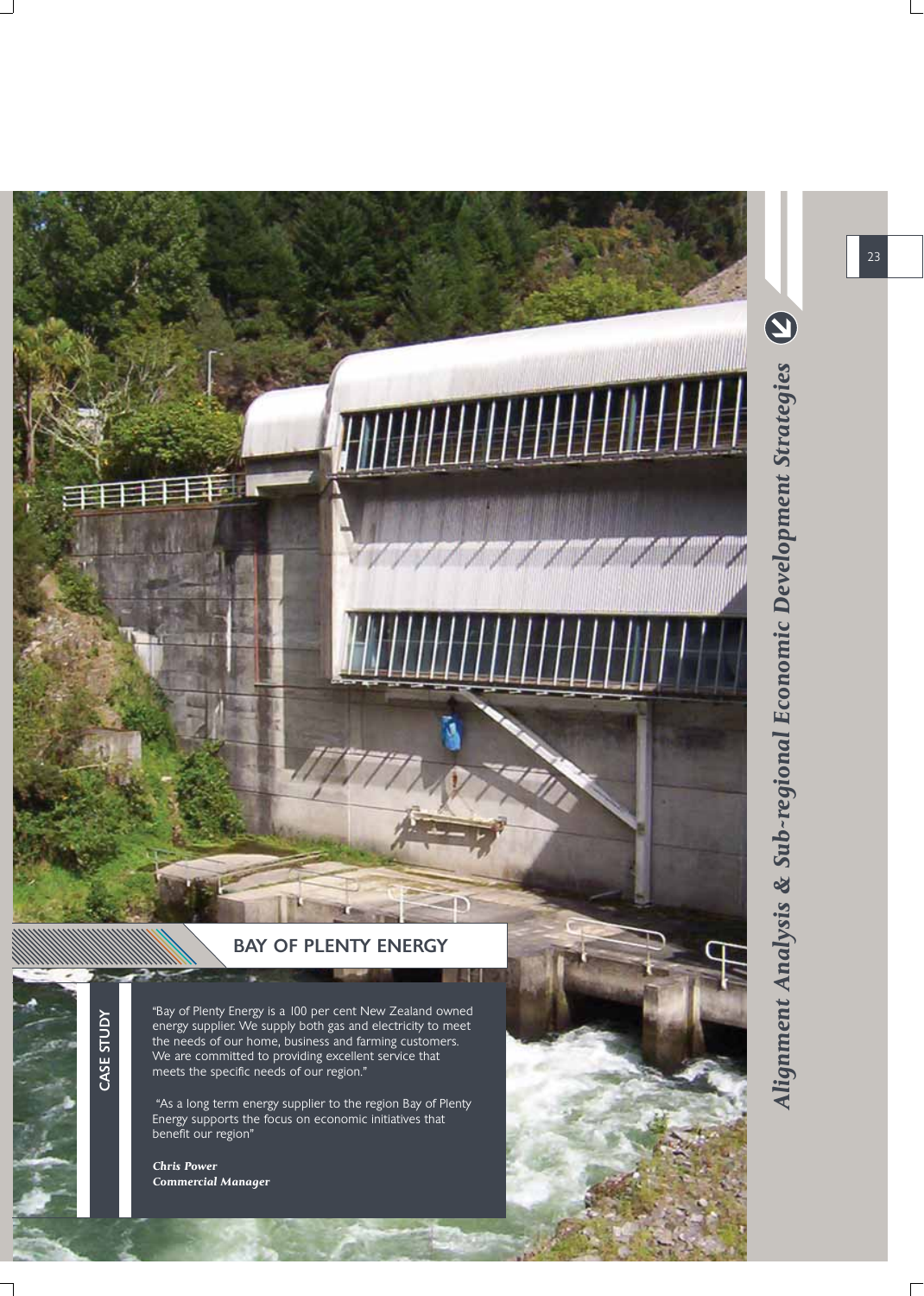# *Alignment Analysis & Sub-regional Economic Development Strategies*

## *Smart Economy (Western Bay of Plenty) and Bright Economy (Rotorua)*

## *Background*

Following the establishment of the Regional Governance Group it was decided that some work was required to align potential subregional strategies. To that end Rotorua District Council received funding from NZTE to have an alignment analysis undertaken of the Rotorua and Western Bay of Plenty strategies known as Bright Economy and Smart Economy respectively. The work involved reviewing both Smart Economy and Bright Economy to identify:

- Regional linkages
- Drivers and opportunities
- Gaps
- Matters where there is both convergence and divergence.

#### *Strategies*

The review found that both strategies were well founded on a range of research, community input and policy analysis. There had been considerable stakeholder engagement and input into the direction outlined by each strategy. In respect to Smart Economy there was a high level of collaborative engagement with the agencies that have responsibilities for delivering on strategy actions.

Both the Bright Economy Board and Priority One have considerable business input given the range of business people on each board.

The Western Bay of Plenty has the advantage of having a well defined strategic direction and vision out to 2051 through SmartGrowth, the growth management strategy for the sub-region.

It is within this context that economic development sits and more particularly, Smart Economy provides a 10 year strategy and action plan.

It contributes to the overall direction and vision from an economic development perspective.

Both SmartGrowth and Smart Economy are well aligned and the economic development strategy contributes in particular to the wider environmental, social, cultural and economic outcomes defined in SmartGrowth.

By comparison Bright Economy provides direction and focus from an economic development perspective but does not have the advantage of sitting within an overall long term vision and direction for the Rotorua sub-region.

The economy and economic development do not operate in isolation from other sectors or the community.

Having a wider strategy for Rotorua would allow and provide for other actions and initiatives to occur that may be outside of economic development, but are nevertheless necessary for effective economic development to occur.

### *Smart Economy*

The strategy was completed in May 2004 and takes a collaborative agency based approach to implementation to capitalise on and make the best use of available implementation resources.

Smart Economy sits within the SmartGrowth growth management framework in that it is highly aligned with SmartGrowth to ensure that economic development initiatives and actions support the achievement of the 50 year SmartGrowth vision.

Smart Economy has a focus on innovation and entrepreneurship with a focus on an export led economy. It involves transforming the subregion's existing strengths into major competitive advantage.

The strengths include highly productive soils, exceptional growing climate, a range of lifestyle opportunities, a manufacturing base with an export focus and New Zealand's largest export port. The strategy was reviewed in 2007 and that review identified five key priorities for action which are identified as;

- Tertiary education and research
- Innovation/business parks
- Growth of export sector
- CBD development
- Power supply and broadband.

## *Bright Economy*

This strategy was completed in March 2005 with a collaborative approach to implementation and has a 10 year horizon. The strategy focuses on encouraging innovation, removing barriers to growing the economy, and changing community attitudes to develop a culture of wealth creation.

The reviewed strategy looks at existing areas of economic focus, future opportunity areas and "gamebreakers". These are outlined as follows:

## Existing Opportunities

- Farming
- Forestry and Wood Processing
- **Tourism**
- **Biomaterials**

## Opportunity Areas

- Immigration and Lifestyle
- **Energy**
- Water
- Land Use Optimisation

#### Gamebreakers

- **Regulatory Process**
- **Marketing**
- Research and Development.